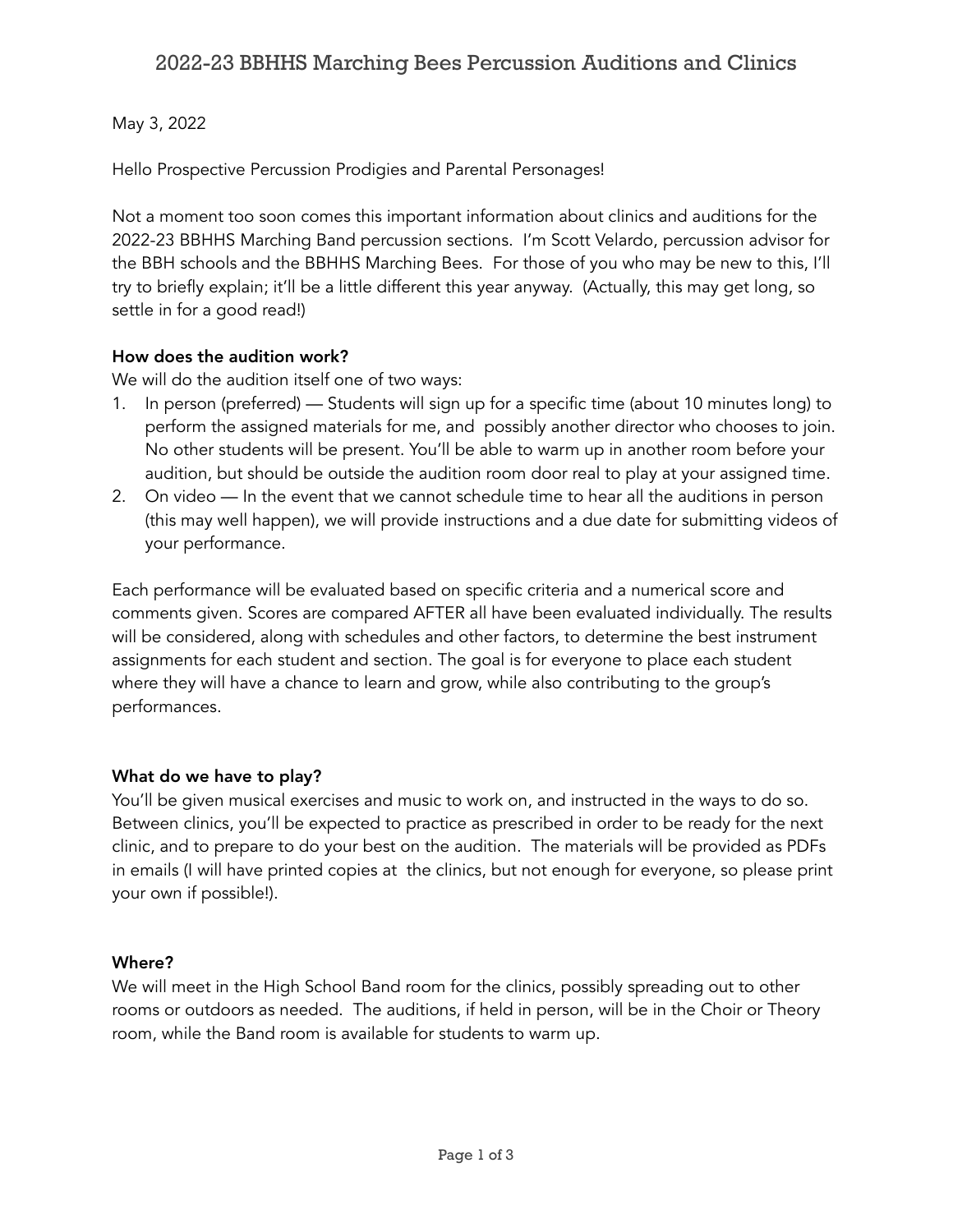## What do we need to bring?

- 1. Three-ring binder, Plastic sheet protectors this will become your precious Drumline Book, and will contain musical exercises, band music, drill charts and other band documents. You'll need to have it on hand at every band/drumline event. Be sure it's a durable one, because it will take a lot of abuse!
- 2. Your printed pages of materials sent in emails, loaded into your binder in order.
- 3. Clothespins or Binder clips or similar your binder will keep pages from blowing away off the music stand, but you'll need some kind of clip to keep pages from turning; recommend about 4 per person.
- 4. Pencil and Eraser ALWAYS have these at any rehearsal of any band!
- 5. Drumsticks/mallets Some of the more expensive, specialty mallets will be provided by the band, but everyone should bring the most appropriate pair of sticks you have to the clinics. Later, we'll choose specific stick models for the group and let what you need to buy.
- 6. Summer Schedule information Please be ready to give me written information about your schedule (work, sports, travel, etc.) and what degree of flexibility you may have. This can affect scheduling and even instrument assignment, so that we can coordinate rehearsal times.
- 7. Ear Plugs are essential equipment. Marching percussion gets very loud, and hearing damage is both permanent and painless; you don't know it's happening until it's happened. Cheap foam plugs from CVS are useful but disposable. Music retailers have a variety of designs for various levels of sound level reduction and price points. I strongly recommend a little research!
- 8. Appropriate shoes and clothing This activity is a bit like running hurdles with a knapsack on your belly; sometimes through rain and mud, sometimes in hot sun. Loose fitting, opentoed shoes are great if you like smashing your toes with drum equipment and tripping over your own feet. Athletic shoes of some kind are required instead (it's both a natural, practical requirement and a Band regulation). Also, consider the weather when dressing for rehearsals through out the season; you may need to be ready to stay warm, stay cool, protect yourself from sun, etc.
- 9. Drinking water.
- 10. An attitude of cooperative teamwork, enthusiasm for music and drumming, and readiness to learn.

## Do we really have to do this?

I don't like the term "mandatory." But the fact is, you're either doing a thing or you're not. This is part of doing this thing. Being part of a team means you are depending on, and depended upon by, everyone else. Success, both individually and collectively, only comes if everyone does their part. So it is expected that everyone will do everything possible throughout the season to accommodate the necessary schedules, practice and prepare for each rehearsal or performance, ask questions as needed, and cooperate and help wherever possible. Clearly, some conflicts are legitimate and inevitable; in that event, please let us know in advance so